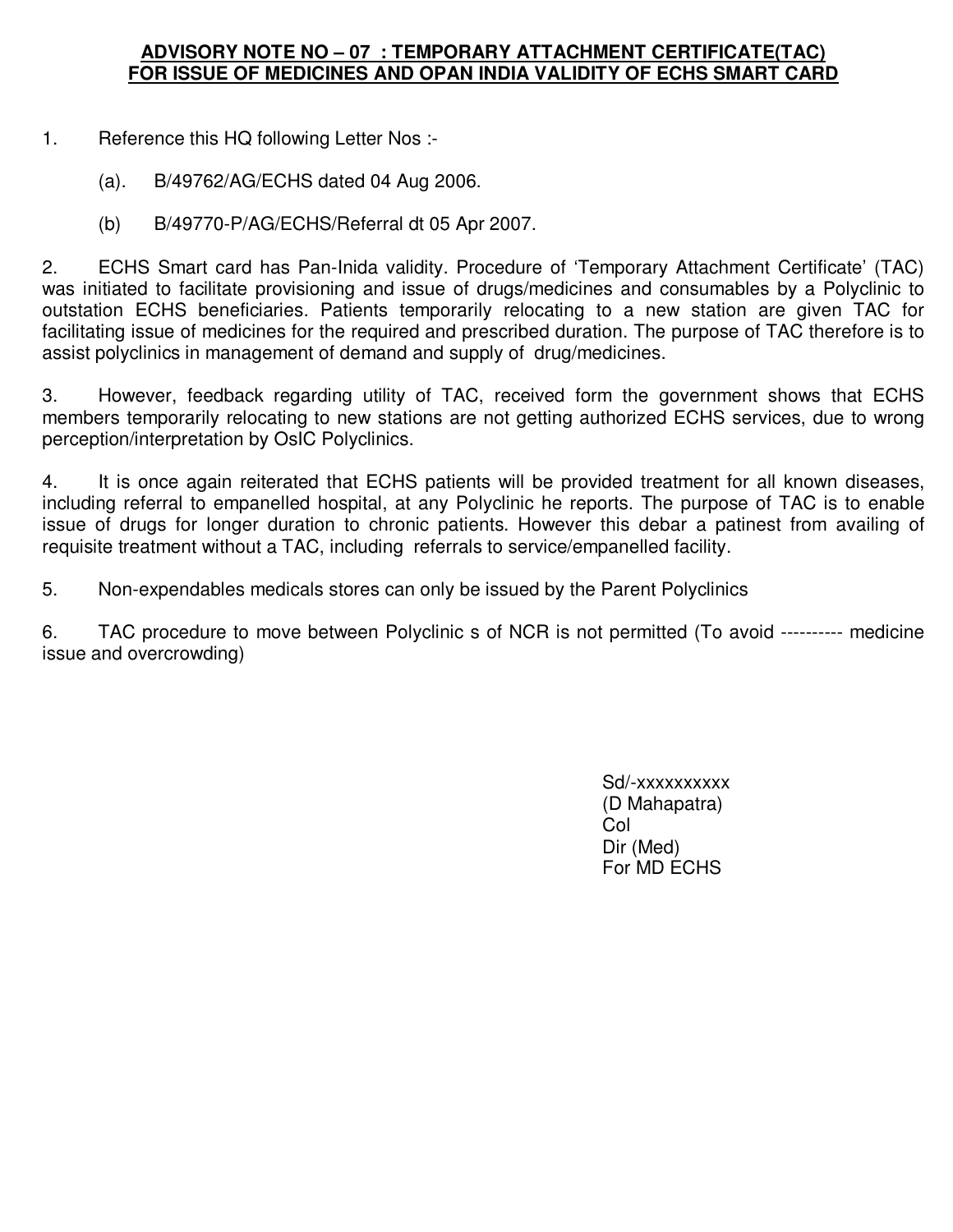## **ISSUE OF DRUGS AND CONSUMABLES TO OUTSTATION ECHS MEMBERS**

1. ECHS Members/Dependents suffering from chronic diseases requiring long term and continuous treatment need to visit their Parent Polyclinic at least once a month for review of medical condition/collection of medicines. However, when they visit any outstation location, they are issued medicines from the nearest Polyclinic for only 07 (seven) days at a time, as per present policy. This has caused considerable dissatisfaction amongst the ECHS members. The policy has now been reviewed and a revised procedure evolved as laid down in the succeeding paragraphs.

2. **Acute/Fresh Illnes.** There is no change in procedure in case of occurrence of an acute or fresh illness. ECHS beneficiaries can report to any/ nearest Polyclinic for immediate medical requirement. Medicines will be issued for duration as prescribed to treat the illness.

3. **Chronic Illness/Long Term Treatment Cases.** There are certain chronic cases where life long treatment is necessary and medicines for the same are issued by the Parent Polyclinic, after monthly review for 30 days at an time. Such patients, when visiting some other station, can now be issued medicines from any specified 'Outstation Polyclinic' of choice (other than their Parent Polyclinic) for 30 days at a time. The procedure to be followed will be as under:-

(a) A 'Temporary Attachment Certificate' is to be obtained from the Parent Polyclinic before the patient moves to a new location temporarily. Performa for the same is attachment as per appendix 'A' to this letter.

(b) Part –A of Temporary Attachment Certificate (TAC) in original is to be deposited with Oi/c of Outstation polyclinic from where subsequent issue of medicines is desired.

(c) Part-B of TAC is to be retained by the Patient and endorsement is obtained on it during each time the medicines are issued to him by the Outstaion Polyclinic.

 (d) Part-B of TAC is to be deposited back with the Parent Polyclinic once the patient returns back to the place os his permanent residence for continuation of ongoing treatment.

 (f) TAC can not be issued for more than one polyclinic for the same duration. Deposition of Part-B of one TAC is a mandatory pre-requisite for recommencement of issue of medicines from Parent Polyclinic and for eligibility of issue of another TAC at a letter, if required.

(g) Once issued , a TAC will be valid for a maximum period of 06 (six) month only.

4. **Action at Parent Polyclinic**. Parent Polyclinic issuing the TAC has to ensure the following :-

 (a) A 'TAC issued Register' is to be maintained as per format attachment at appendix 'B; to this letter.

 (b) Entries are to be made in this Register, both at the time of issue of the certificate and receipt/submission of Part-B of TAC.

(c) Part-B of TAC is to be kept in file for record and audit.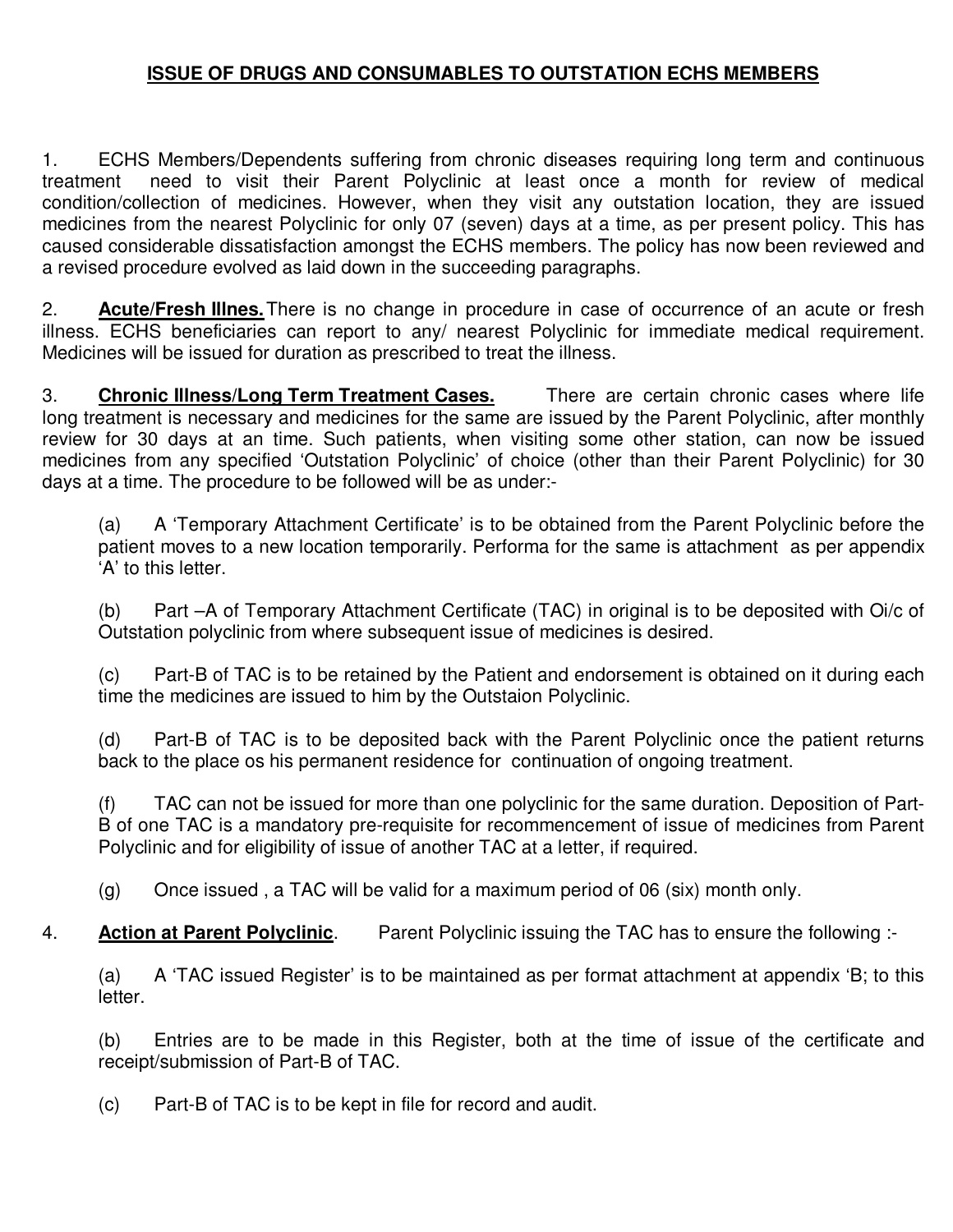(d) If Part-B of a particular TAC is not received within the stipulated validity period of 06 (six) months, the Oi/c polyclinic is required to confirm from the concerned outstation Polyclinic about the welfare/status of the patient and amend his records if required, with necessary authentication.

 (e) The phrase 'TAC issued' will be entered in MIS against the patient's/ESM's name while updating OPD records.

 (f) Further continuation of issue of mediines to a parient who has been issed with TAC will only commence after its Part-B has been duly submitted back in the Polyclinic.

5. **Action at 'outstation Polyclinic'.** 'Outstation Polyclinic' receiving the TAC has to ensure the following :-

 (a) A 'TAC' receipt Register ' is to be maintained as per format attached Appendix at 'B' to this letter.

 (b) Entries in this Register are to be made both at the time of receipt of TAC and after each issue of medicines to the Patient.

 (c) The phrase ' Medicines issued on TAC' will be entered in MIS against the patient's/ESM 's name while updating OPD records.

(d) Part-A of the TAC is to be kept in file for records and audit.

 (e) Photocopy-Duplicate/ any copy other than the original ink signed copy of a TAC is not to be entertained for issue of medicines.

(f) Medicines are not to be issued on TAC's which have outlived their validity period.

 (g) Any clarification required for issue of medicines to a TAC holder is to be sought from the Oi/c of respective Parent Polyclinic.

- 6. TACs will utilized only for issue of drugs and consumables. They will under no circumstances be utilized for issue of non expendable items.
- 7. You are requested to disseminate the policy to all concerned please.

 Sd/-xxxxxxxxx (G Ghose) **College Street Street Street Street Street Street Street Street Street Street Street Street Street Street Str**  Director (Medical) For Managing Director